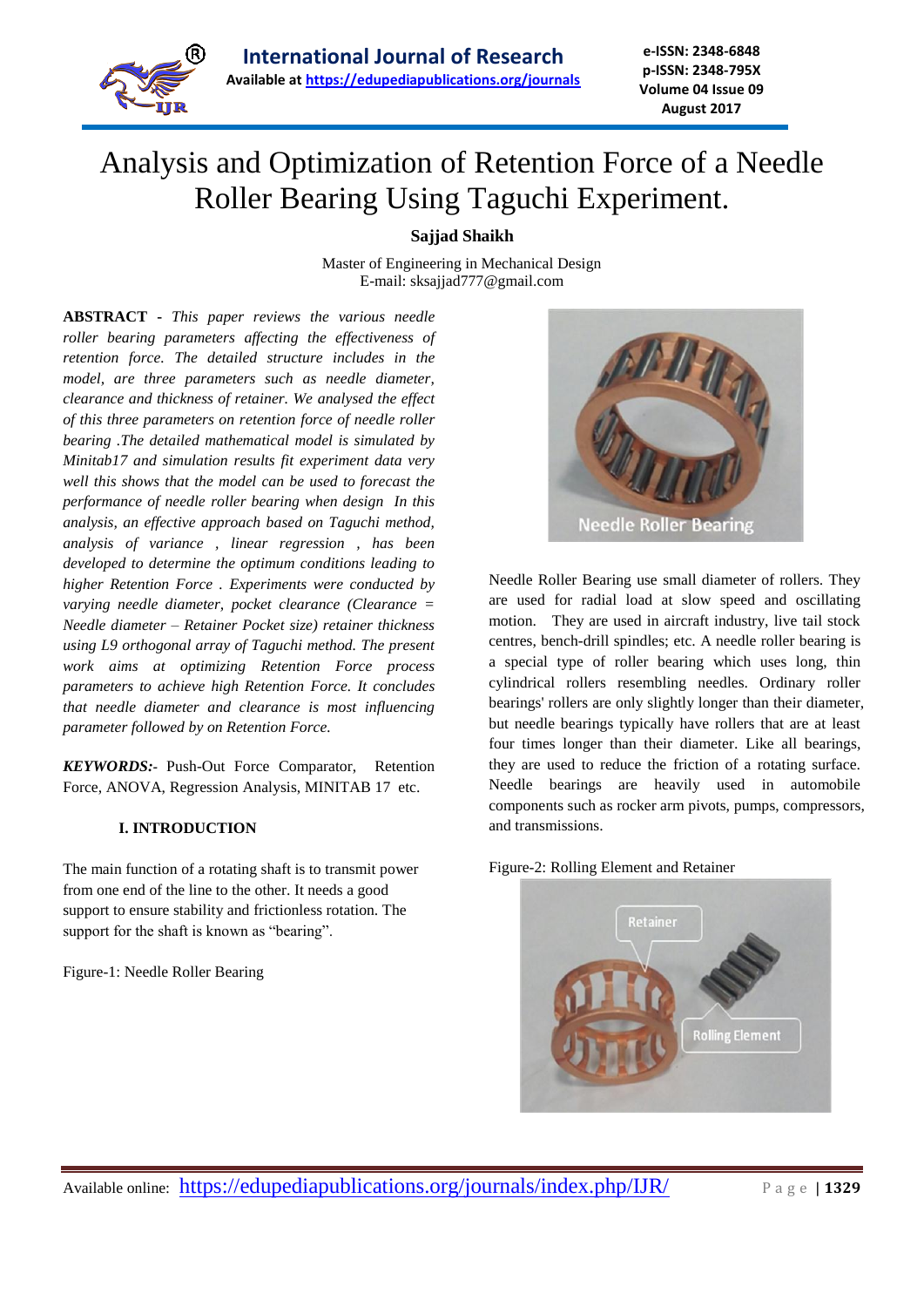

Needle retention force is nothing but how much force requires to come out the roller from bearing retainer. This is also called as push out push in force of rolling element of bearing. Needle retention is a significant characteristic hence need to analyze and needle should not fall and should be retained with bearing. If retention force is less then needle can fallen happen which cause, load carrying capacity of bearing reduces, premature failure of bearing can happen as well as L10 life of bearing. So to avoid needle fallen of needle bearing retention force study is essential for proper functioning of bearing.

## **II. LITERATURE SURVEY**

By various research papers and failure analysis data of needle roller bearing we found following research gab:

i. Retention force of rolling element not defined clearly with specific range.

ii. Effect & influence parameter to cause needle fallen or less retention force of needle not studied in detail.

iii.Optimization of needle retention force not focused in detail.

## **III.EXPERIMENTAL DETAIL**

## **i. Design of Experiments:**

In this study we have consider 3 factors which affect majorly on quality characteristic such as

- (A)- Needle Diameter
- (B) Clearance (Needle diameter Retainer Pocket size)

(C)- Retainer Thickness

The design of experiment was carried out by Taguchi methodology using Minitab 17 software. In this technique the main objective is to optimize retention force needle roller bearing that is influenced by various process parameters

## **ii. Selection of Control Factors:**

By past trouble data sheet and bearing failure data and discussion observed that retainer pocket clearance; retainer thickness and roller diameter of needle roller bearing is direct relationship with retention force of rolling element. Hence Retention forces in Newton (N) are selected as response parameter for experimentation.

**iii. Selection of Orthogonal Array:**

Since 3 controllable factors and three levels of each factor were considered L9 (3X3) Orthogonal Array was selected for this study.

## **iv. Experimental Set Up:**

Figure-3: Push-Out Force Checking Comparator.



A Series of experiment was conducted to evaluate the influence of needle roller bearing parameters on retention force. The test was carried out on push-pull force checking comparator for retention force testing. The experiment was conducted by keeping all other parameter constant.

## **v. Experimental Conditions:**

The experiments were carried out on PUSH-PULL force testing comparator for needle retention force testing. There are three input controlling factors selected having three levels. Details of parameters and their levels used shown in table.

#### Table-1: Process Parameters and Levels

| А | Needle Diameter (mm)    | 3.994 | 3.998 | 4.000 |
|---|-------------------------|-------|-------|-------|
| B | Clearance (mm)          | 0.05  | 0.1   | በ ን   |
|   | Retainer Thickness (mm) |       | 1.5   |       |
|   | Code                    |       |       |       |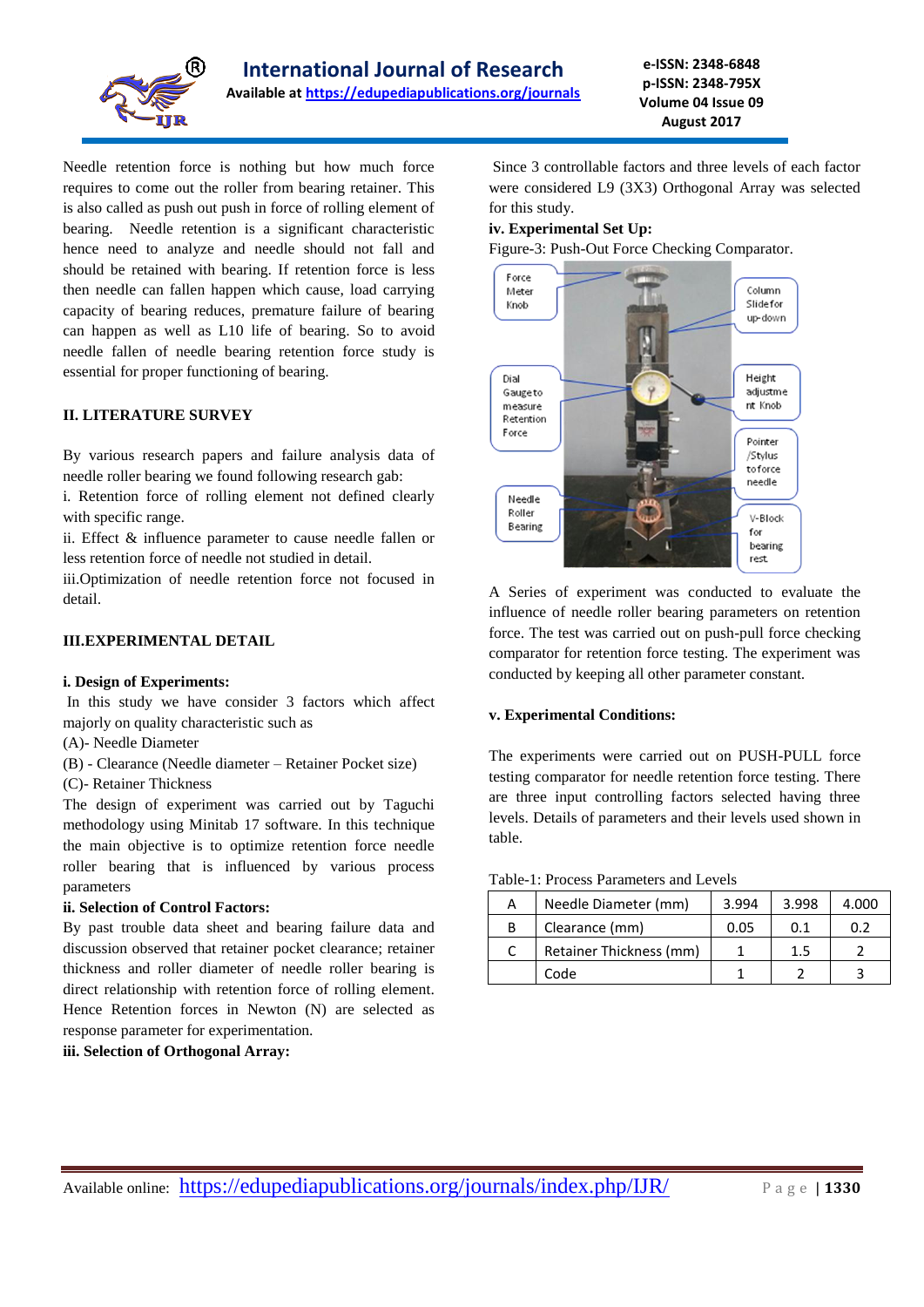

## **International Journal of Research**

**Available at<https://edupediapublications.org/journals>**

**e-ISSN: 2348-6848 p-ISSN: 2348-795X Volume 04 Issue 09 August 2017**

| Exp. Order | A-Diameter | <b>B-Clearance</b> | C-Thickness    |
|------------|------------|--------------------|----------------|
| 1          | 3.994      | 0.05               | 1.00           |
| 2          | 3.994      | 0.1                | 1.5            |
| 3          | 3.994      | 0.2                | 2              |
| 4          | 3.998      | 0.05               | 1.5            |
| 5          | 3.998      | 0.1                | $\overline{2}$ |
| 6          | 3.998      | 0.2                | 1              |
| 7          | 4          | 0.05               | 2.00           |
| 8          | 4          | 0.1                | 1              |
| 9          | 4          | 0.2                | 1.5            |

Table-2: Layout for Experimental Design by L9 Array

## **IV.RESULT AND DISCUSSION**

## **i. Test Hypothesis:**

H<sub>0</sub>:  $b_1 = b_2 = b_3$ .........=  $b_k = 0$ 

( No explanatory variable is significant)

Ha: at least one  $b_i \neq 0$ 

( At least one explanatory variable affect Y linearity) In this case , Null hypothesis,

H<sub>0</sub>:  $A = B = C = 0$ 

(Effect of needle diameter, clearance, retainer thickness has no significant effect on retention force of needle roller bearing.)

Alternative hypothesis,

 $H_1: A \neq 0$  or  $B \neq 0$  or  $C \neq 0$ 

( At least one explanatory variable has significant effect on maximum retention force of needle roller bearing.)

Table-3: Experimental Trial Result

|                | Actual | $A-$    | $B -$  | $C-$           | Response:          |
|----------------|--------|---------|--------|----------------|--------------------|
| Exp.           | Exp.   | Diamete | Cleara | Thickn         | <b>Y-Retention</b> |
| Order          | Order  | r.      | nce    | ess.           | Force $(N)$        |
| 1              | 8      | 3.994   | 0.05   | 1.00           | 11.77              |
| $\overline{2}$ | 2      | 3.994   | 0.1    | 1.5            | 7.85               |
| 3              | 3      | 3.994   | 0.2    | $\overline{2}$ | 3.92               |
| 4              | 5      | 3.998   | 0.05   | 1.5            | 11.77              |
| 5              | 6      | 3.998   | 0.1    | $\overline{2}$ | 9.81               |

| 6 | 8 | 3.998 | 0.2  |      | 5.89  |
|---|---|-------|------|------|-------|
|   |   |       | 0.05 | 2.00 | 13.73 |
| 8 |   |       | 0.1  |      | 9.81  |
| q |   |       | 0.2  | 1.5  | 7.85  |

## **ii. Regression Analysis:**

| Table-4: Analysis of Variance (ANOVA) |  |
|---------------------------------------|--|
|                                       |  |

| Source     | DF | Adj SS   | Adj MS  | $F-$<br>Value | $P -$<br>Value |
|------------|----|----------|---------|---------------|----------------|
| Regression | 3  | 71.74646 | 23.9215 | 22.89         | 0.002          |
| Diameter   | 1  | 9.8986   | 9.8986  | 9.47          | 0.028          |
| Clearance  | 1  | 61.8661  | 61.8661 | 59.21         | 0.001          |
| Thickness  | 1  | 0.0000   | 0.0000  | 0.00          | 1.000          |
| Error      | 5  | 5.2242   | 1.0448  |               |                |
| Total      | 8  | 76.9989  |         |               |                |

## Model Summary

|       | $R-Sq$ | R-Sq(Adjusted) | R-Sq(Predicted) |  |  |  |
|-------|--------|----------------|-----------------|--|--|--|
| -0228 | 93.21% | 89 14%         | 72.31%          |  |  |  |

 $R<sup>2</sup>$  & adjusted  $R<sup>2</sup>$  is nearly 1 Thus model seems to be good.

#### Table-5: Coefficients

| Term      | Coefficient | SЕ    | т.      | P-    | VIF  |
|-----------|-------------|-------|---------|-------|------|
|           |             | Coef. | Value   | Value |      |
| Constant  | $-1667$     | 546   | $-3.05$ | 0.028 |      |
| Diameter  | 420         | 137   | 3.08    | 0.028 | 1.00 |
| Clearance | $-42.04$    | 5.46  | $-7.69$ | 0.001 | 1.00 |
| Thickness | 0.000       | 0.835 | 0.00    | .000  | .00  |

We observe that P-value (Significance F) in ANOVA for needle diameter is 0.028 and for clearance is 0.001 which is much smaller than 0.05. Hence we reject the null hypothesis. It means diameter and clearance having significant effect on result. i.e. Retention Force.

## **Regression Equation:**

Retention Force  $= -1667 + 420$ (Diameter) -42.04(Clearance) + 0.000(Thickness)

Retention Force  $= -1667 + 420$ (Diameter) -42.04(Clearance)

**Y = -1667 + 420(A) - 42.04(B)**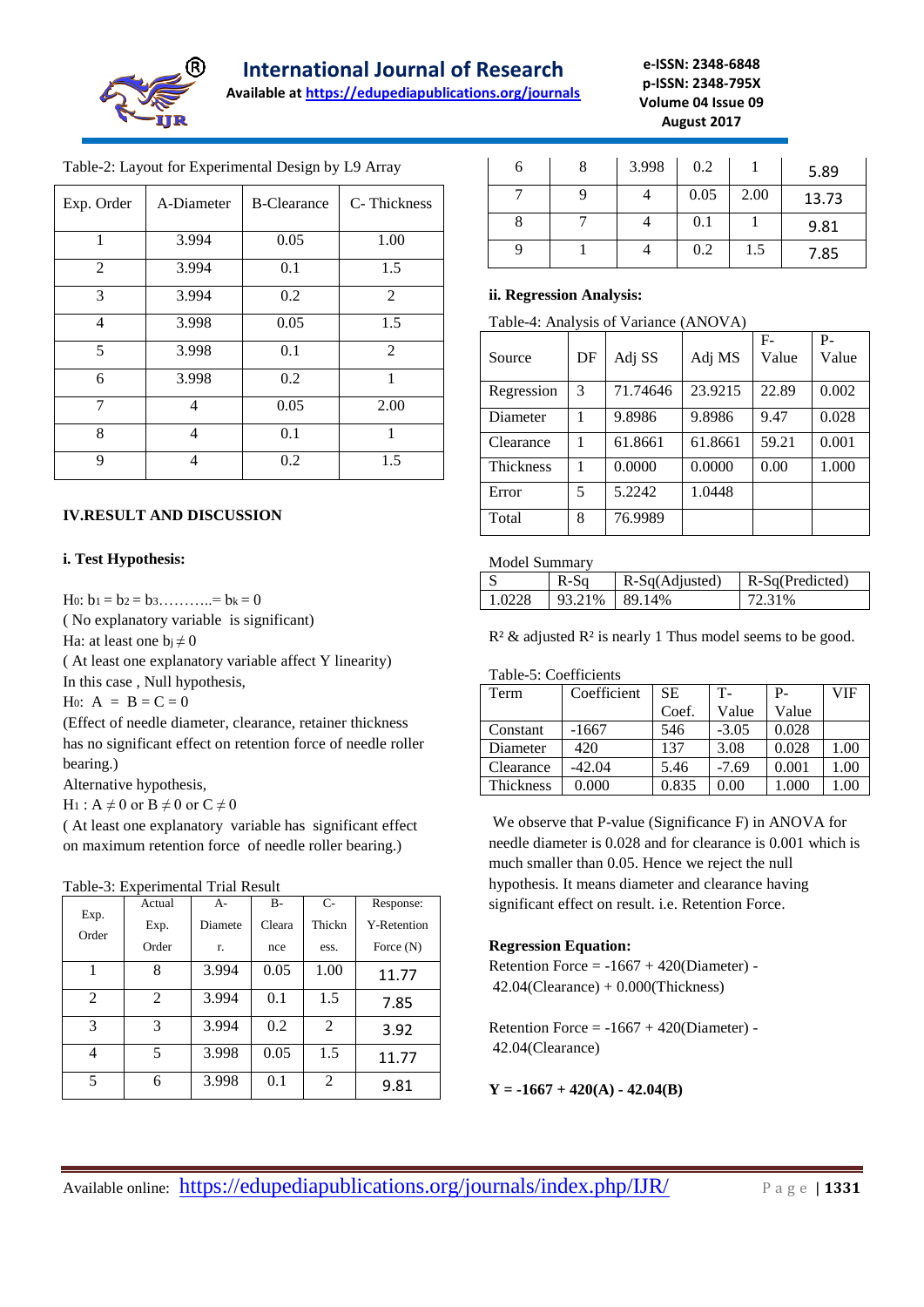

**International Journal of Research** 

**Available at<https://edupediapublications.org/journals>**

**e-ISSN: 2348-6848 p-ISSN: 2348-795X Volume 04 Issue 09 August 2017**

#### **iii. Result by Graph:**



As shown in graph it is observed that retention force increase with increase in needle diameter and also can increase with reduction in clearance but there is no effect of retainer thickness on retention force.

#### Graph-2: Interaction Plot for Retention Force



Graph shows that individual factor interaction plot on diameter, clearance and thickness of retainer. **V. OPTIMIZATION FOR RETENTION FORCE:**

Graph-3: Optimization Plot for Maximum Retention Force



From graph we have observed below optimum result can achieve by keeping below factor setting.

Table-6: Optimum Factor for Maximum Retention Force

| Sr. |                         | Level       |       |
|-----|-------------------------|-------------|-------|
| No  | Factors                 | Description | Level |
|     | Needle Diameter (mm)    | 4.000       |       |
|     | Clearance (mm)          | 0.05        |       |
|     | Retainer Thickness (mm) | 15          |       |

## Table-7: Optimum Parameters

| Response           | Goal        | Lower | Target | Upper<br>Weight | Imp<br>ortan<br>ce |
|--------------------|-------------|-------|--------|-----------------|--------------------|
| Retention<br>Force | Maximu<br>m | 3.924 | 13.734 |                 |                    |

## Table-8: Optimum Solution for Maximum Retention Force

| Soluti | Diam | Cleara | Thick | Retention | Composite    |
|--------|------|--------|-------|-----------|--------------|
| on     | eter | nce    | ness  | Force Fit | Desirability |
|        |      | 0.05   | 1.5   | 13.734    |              |

Y optimal  $= 13.734$  N

## **Optimal Retention Force = 13.734N**

## **VI. CONCLUSION:**

Based on above experimentations and mathematical analysis. Following conclusions are drawn:-

i. The equations derived shows that the retention force of needle roller bearing is function of needle diameter, clearance and retainer thickness.